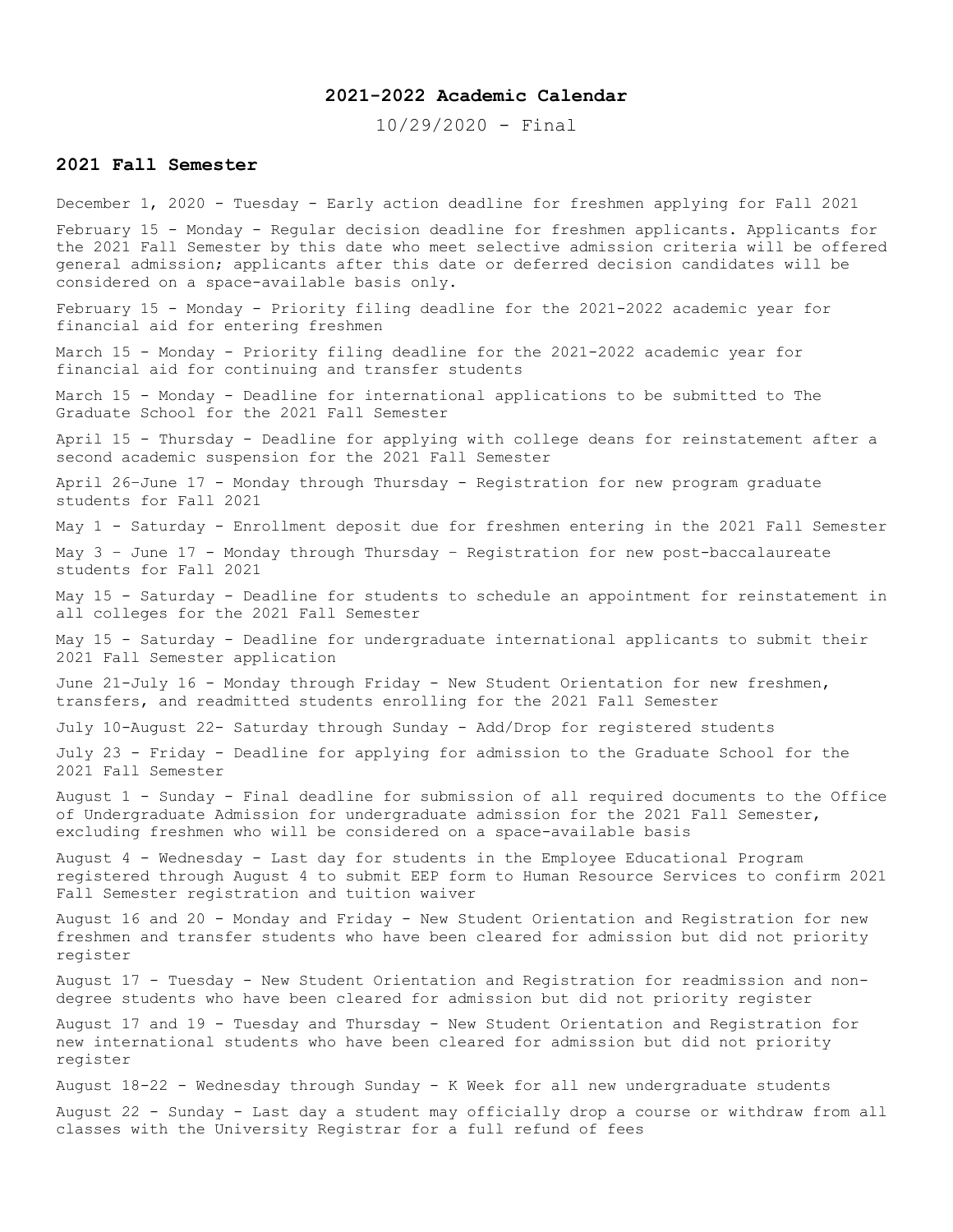August 22 - Sunday - Payment deadline of registration fees and/or housing and dining fees – if total amount due is not paid as indicated on the account statement, a late payment fee of 1.5 percent of the amount past due will be assessed August 23 - Monday - First day of classes August 23-27 - Monday through Friday - Late registration for returning students who did not priority register and new applicants cleared late for admission. A late fee is assessed students who register late. August 27 - Friday - Last day to add a class for the 2021 Fall Semester August 27 - Friday - Last day to officially withdraw from the University or reduce course load and receive an 80 percent refund September 1 - Wednesday - Last day for students in the Employee Educational Program who registered and/or changed schedules after August 4 to submit EEP form to Human Resource Services to confirm 2021 Fall Semester registration and tuition waiver September 6 - Monday - Labor Day – Academic Holiday September 10 - Friday - Last day to drop a course without it appearing on the student's transcript September 10 - Friday - Last day to change grading option (pass/fail to letter grade or letter grade to pass/fail; credit to audit or audit to credit) September 20 - Monday - Last day for doctoral candidates for a December degree to submit a Notification of Intent to schedule a final examination in The Graduate School September 22 - Wednesday - Last day to officially withdraw from the University or reduce course load and receive a 50 percent refund September 22 - Wednesday - Payment deadline of registration fees and/or housing and dining fees – if total amount due is not paid as indicated on the account statement, a late payment fee of 1.5 percent of the amount past due will be assessed September 23 - Thursday - Deadline for submission of application and all required documents to the Office of Undergraduate Admission and University Registrar for change of residency status for 2021 Fall Semester October 11-25 - Monday through Monday - Midterm Grading window is open. The mid-term grading window will close at midnight on October 25. October 11 – November 23 – Monday through Tuesday - Registration for Spring 2021 for new students in the following categories: On-Line Certificate, Non-Degree Students, Certificate Non-Degree Students, Visiting Students, and On-line Degree Seeking October 15 - Friday - Deadline for submission of application and all required documents to the Office of Undergraduate Admission for undergraduate applicants planning to attend November New Student Orientation (including registration for spring classes) October 25 - Monday - Midterm of 2021 Fall Semester – end of ninth week of classes October 25-26 - Monday and Tuesday - Fall Break – Academic Holiday October 25-November 19 - Monday through Wednesday - Students are prohibited from changing academic majors November 1 - Monday - Last day for filing an application for a December 2021 undergraduate or graduate degree online in myUK November 1-23 - Monday through Tuesday - Priority registration for the 2022 Spring Semester November 3 - Wednesday - Last day to withdraw from the University or reduce course load. Students can withdraw or reduce course load after this date only for "urgent non-academic reasons." November 11 - Thursday - Last day candidates for a December 2021 graduate degree can schedule a final examination in the Graduate School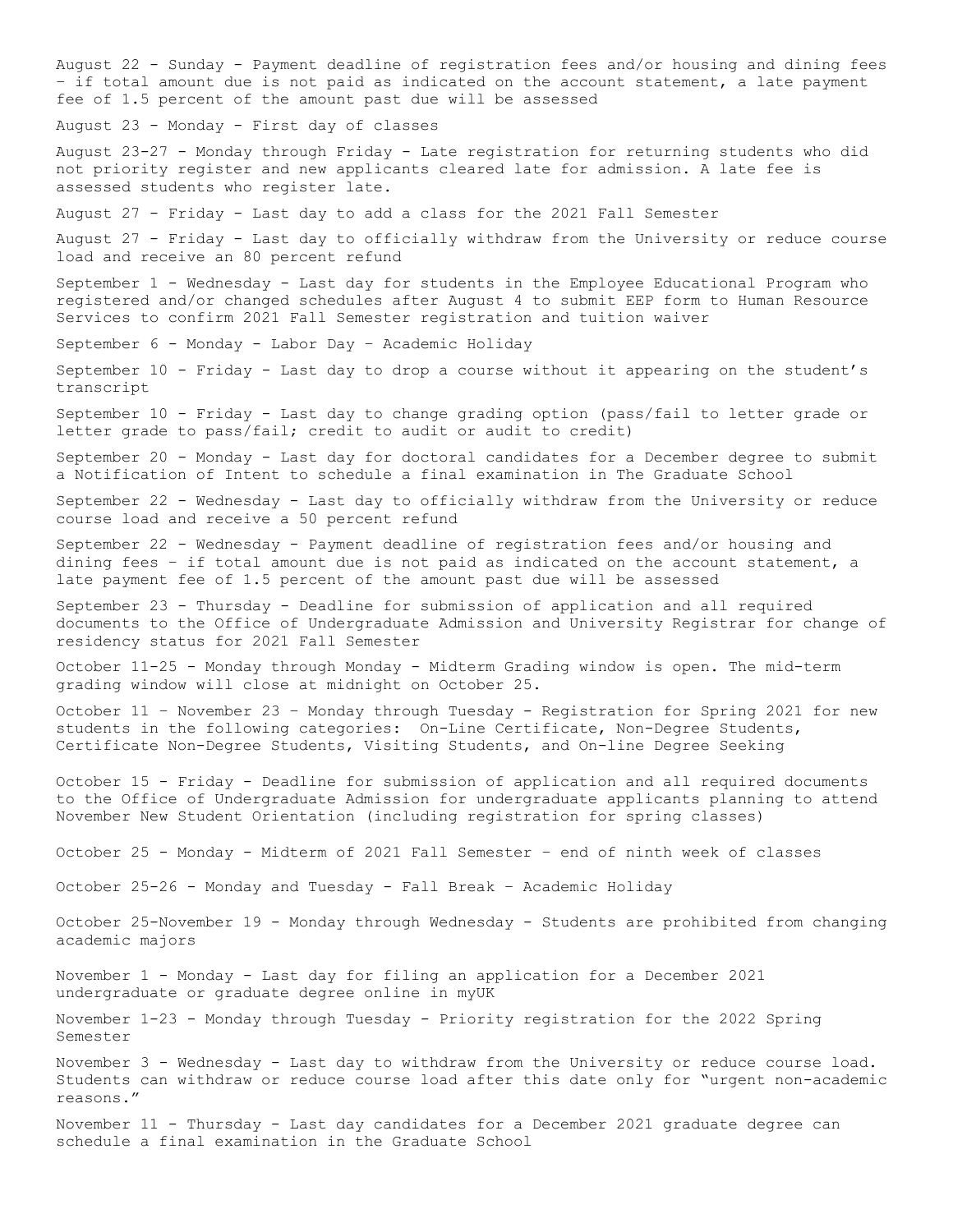November 19 - Friday - 2022 Spring Semester New Student Orientation for new and readmitted undergraduate students November 24-27 - Wednesday through Saturday - Thanksgiving – Academic Holidays November 24 – Wednesday - Last day candidates for a December 2021 graduate degree can sit for a final examination November 29, 2021 – January 9, 2022 Monday through Sunday - Registration for new program graduate students for Spring 2022 November 29 – January 9, 2022 – Monday through Sunday – Add/Drop for registered students and for students who have not registered for Spring 2022. December 1 - Wednesday - Early action deadline for freshmen applying for admission for the 2022 Fall Semester December 6 - Monday - Deadline for applying for admission to the Graduate School for the 2022 Spring Semester December 6, 2021 – January 9, 2022 Monday through Sunday – Registration for new postbaccalaureate students for Spring 2022 December 6-20 - Monday through Monday - Final Grading window is open. The final deadline for submission of grades online in the grading portal is 5:00 p.m., December 20. December 8 - Wednesday - Last day for students in the Employee Program registered through December 8 to submit EEP form to Human Resource Services to confirm 2022 Spring Semester registration and tuition waiver December 8 - Wednesday - Last day of classes December 6-8 – Monday through Wednesday – Dead Days – Classes DO meet December 9-10 – Thursday and Friday – Reading Days – Classes do NOT meet December 10 - Friday – Last day candidates for December 2021 degree to submit thesis/dissertation (ETD) for format review to the Graduate School via UKnowledge December 13-16 - Monday through Thursday - Final Examinations December 17 - Friday - End of 2021 Fall Semester December 17 - Friday - Last day for candidates for a December 2021 degree to submit final revised thesis/dissertation (EDT) for acceptance by the Graduate School for those students who first submitted December 10 December 17-18 – Friday and Saturday - December Commencement December 20 - Monday - Final deadline for submission of grades using Faculty Services in myUK is 5:00 p.m.

|           |    | Mon. | Tues. |    | Wed. Thurs. Fri. Sat. |              |           | Teaching Days |
|-----------|----|------|-------|----|-----------------------|--------------|-----------|---------------|
| August    | 2  | 2    |       | 1  |                       | 1            | August    | 8             |
| September | 3  | 4    | 5     | 5  | 4                     | 4            | September | 25            |
| October   | 3  | 3    | 4     | 4  | 5                     | 5            | October   | 24            |
| November  | 5  | 5    | 3     | 3  | 3                     | 3            | November  | 22            |
| December  |    |      | 2     | 2  |                       | $\mathbf{1}$ | December  | 8             |
| Totals    | 14 | 15   | 15    | 15 | 14                    | 14           |           | 87            |

SUMMARY OF TEACHING DAYS, FALL SEMESTER 2021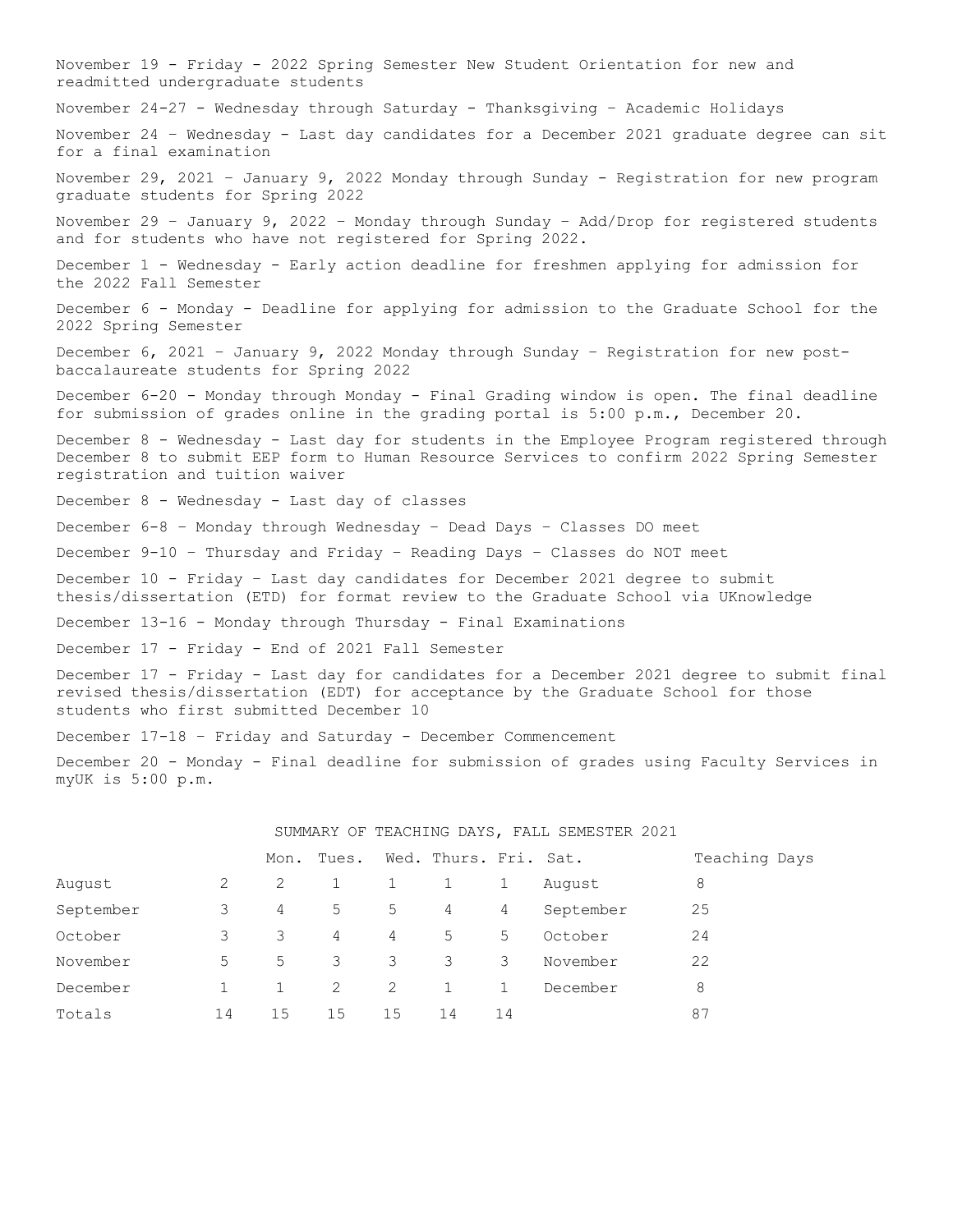#### **2021-2022 Winter Intersession**

October 15, 2021 - Friday - Priority deadline for admission to the Winter Intersession November 1-23, 2021 - Monday through Tuesday - Priority registration for Winter Intersession November 29 – December 17 – Monday through Friday – Registration continues for Winter Intersession for currently enrolled students. Winter Intersession registration for newly admitted students December 17, 2021 - Friday - Deadline for admission to the Winter Intersession December 19, 2021 - Sunday - Last day a student may drop a course or cancel registration with the University Registrar for a full refund of fees December 20, 2021 - Monday - First day of class December 20, 2021 - Monday - Last day to add a class for the 2021-2022 Winter Intersession December 20, 2021 - Monday - Last day to officially withdraw from the University or reduce course load and receive an 80 percent refund December 22, 2021 - Wednesday - Payment deadline of registration fees and/or housing and dining fees - if total amount is not paid as indicated on the account statement, a late payment fee of 1.5 percent of the amount past due will be assessed January 3, 2021 - Monday - Last day to officially withdraw from the University or reduce course load and receive a 50 percent refund January 3, 2021 - Monday - Last day to drop a course without it appearing on the student's transcript January 3, 2021 - Monday - Last day to change a grading option (pass/fail to letter grade or letter grade to pass/fail; credit to audit or audit to credit) January 3, 2021 - Monday - Last day to withdraw from the University or reduce course load. Students can withdraw or reduce course load after this date only for urgent nonacademic reasons. January 11, 2022 - Tuesday - Final Examinations January 11, 2022 - Tuesday - End of 2021-2022 Winter Intersession January 14, 2022 - Friday - Final deadline for submission of grades using Faculty Services in myUK is 5:00 p.m.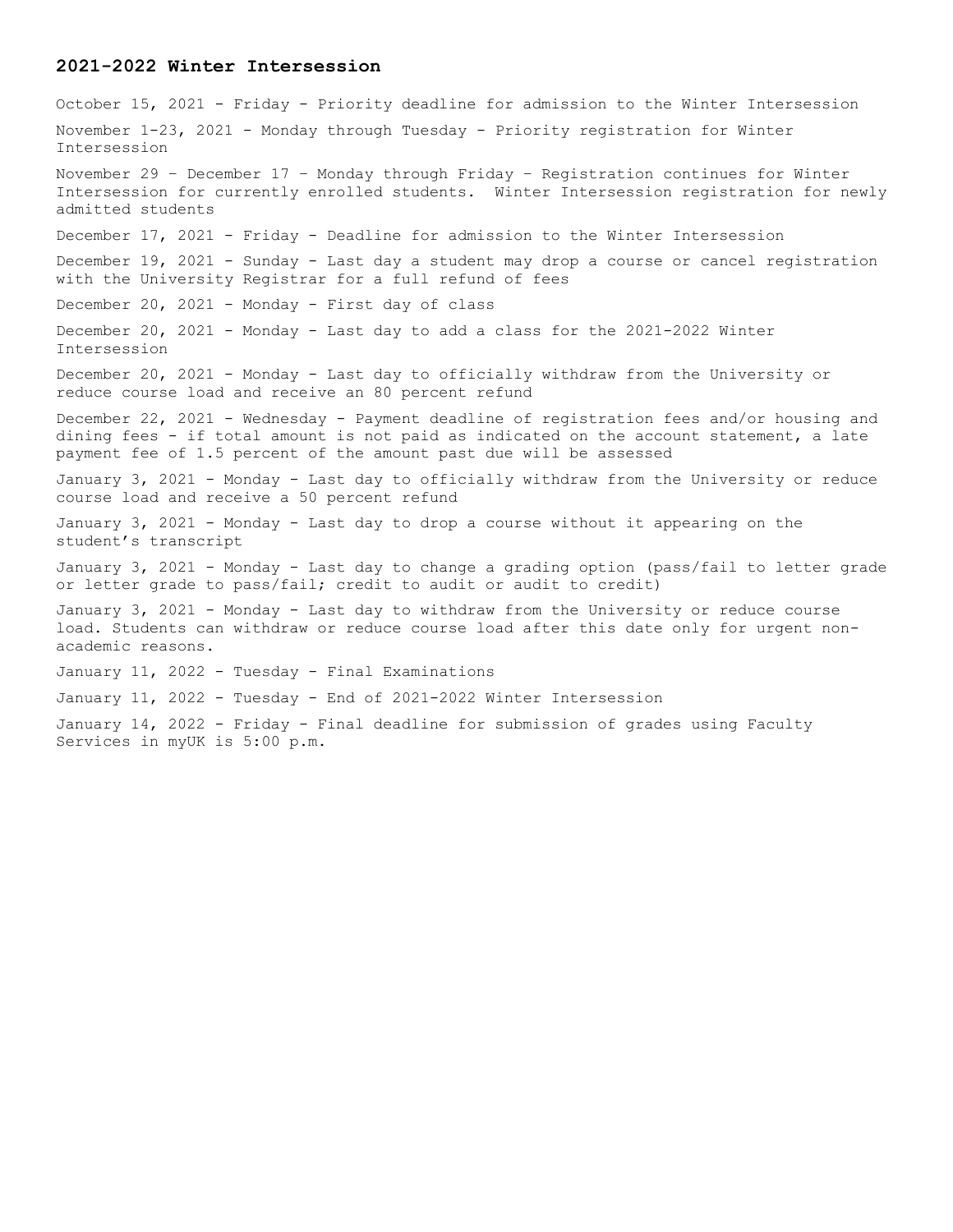#### **2022 Spring Semester**

February 15, 2021 - Monday - Priority filing deadline for the 2021-2022 academic year for financial aid for entering freshmen March 15, 2021 - Monday - Priority filing deadline for the 2021-2022 academic year for financial aid for continuing and transfer students August 15, 2021 - Sunday - Deadline for international applications to be submitted to the Graduate School for the 2022 Spring Semester September 15, 2021 - Wednesday - Deadline for applying with college deans for reinstatement after a second academic suspension for the 2022 Spring Semester October 1, 2021 - Friday - Deadline for students to schedule an appointment for reinstatement in all colleges for the 2022 Spring Semester October 15, 2021 - Friday - Deadline for submission of application and all required documents to the Office of Undergraduate Admission for undergraduate applicants planning to attend November New Student Orientation (including registration for spring classes) October 15, 2021 - Friday - Deadline for undergraduate international applicants to submit 2022 Spring Semester application November 19, 2021 - Friday - New Student Orientation for freshmen, transfer, readmission students admitted for spring 2022 November 29, 2021 – January 9, 2022 Monday through Sunday - Registration for new program graduate students for Spring 2022 November 30, 2021 - Tuesday - Final deadline for submission of application and all required documents to the Office of Undergraduate Admission for undergraduate admission for the 2022 Spring Semester December 1-20, 2021 - Wednesday through Monday - Add/Drop for registered students for the 2022 Spring Semester December 6, 2021 - Monday - Deadline for applying for admission to the Graduate School for the 2022 Spring Semester December 6, 2021 – January 9, 2022 Monday through Sunday – Registration for new postbaccalaureate students for Spring 2022 December 8, 2021 - Wednesday - Last day for students in the Employee Educational Program registered through December 8 to submit EEP form to Human Resource Services to confirm 2022 Spring Semester registration and tuition waiver January 5-8 - Wednesday through Saturday – Opening-of-term add/drop for registered students January 7 - Friday - International Student New Student Orientation January 7 - Friday – K2 welcome program for incoming full-time undergraduate freshmen and transfers January 9 - Sunday - Last day a student may officially drop a course or cancel registration with the University Registrar for a full refund of fees January 10 - Monday - First day of classes January 10-14 - Monday through Friday - Late registration for returning students who did not priority register and new applicants cleared late for admission. A late fee is assessed students who register late. January 14 - Friday - Last day to add a class for the 2022 Spring Semester January 14 - Friday - Last day to officially withdraw from the University or reduce course load and receive an 80 percent refund January 14 - Friday - Last day for students in the Employee Educational Program who registered and/or changed schedules after December 8 to submit EEP form to Human Resource Services to confirm 2022 Spring Semester registration and tuition waiver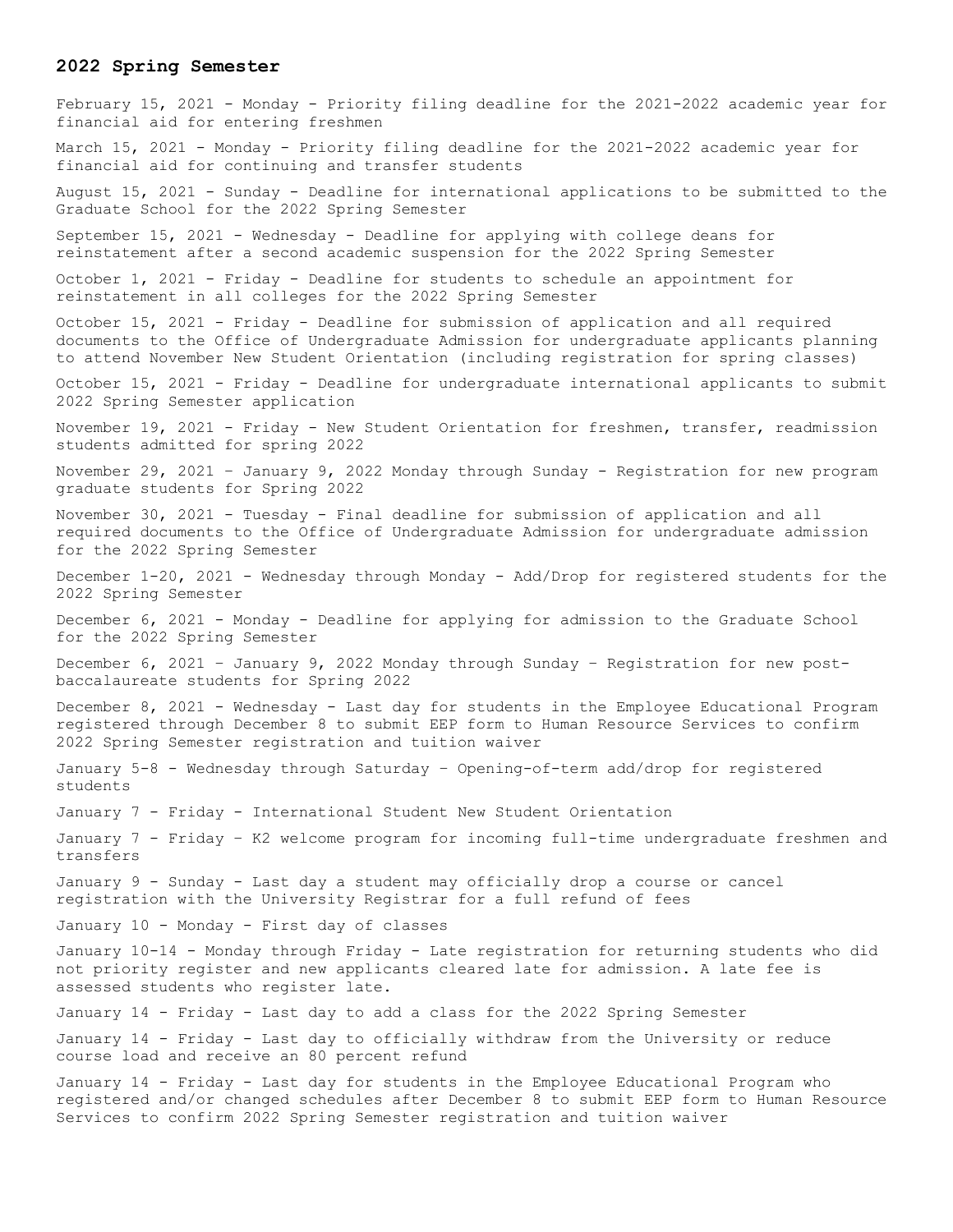January 17 - Monday - Martin Luther King Birthday - Academic Holiday January 22 - Saturday - Payment deadline of registration fees and/or housing and dining fees – if total amount due is not paid as indicated on the account statement, a late payment fee of 1.5 percent of the amount past due will be assessed January 28 - Friday - Last day to drop a course without it appearing on the student's transcript January 28 - Friday - Last day to change grading option (pass/fail to letter grade or letter grade to pass/fail; credit to audit or audit to credit) February 1 - Tuesday - Deadline for international applications to be submitted to the Graduate School for the 2022 Fall Semester February 9 - Wednesday - Last day to officially withdraw from the University or reduce course load and receive a 50 percent refund February 10 - Thursday - Deadline for submission of application and all required documents to the Office of Undergraduate Admission and University Registrar for change of residency status for 2022 Spring Semester February 20 - Sunday - Last day for doctoral candidates for a May 2022 degree to submit a Notification of Intent to schedule a final examination in the Graduate School February 28-March 14 - Monday through Monday - Midterm Grading window is open. The midterm grading window will close at midnight on March 14. March 7 – April 19 – Monday through Tuesday - Registration for Fall 2022 and Summer 2022 for new students in the following categories: On-Line Certificate, Non-Degree Students, Certificate Non-Degree Students, Visiting Students, and On-line Degree Seeking March 14 - Monday - Midterm of 2022 Spring Semester – end of ninth week of classes March 14-19 - Monday through Saturday - Spring Vacation – Academic Holidays March 21-April 16 - Monday through Friday – Students are prohibited from changing academic majors March 28-April 19 - Monday through Tuesday - Priority registration for the 2022 Fall Semester and the 2022 Summer Session March 28 - Monday - Last day to withdraw from the University or reduce course load. Students can withdraw or reduce course load after this date only for "urgent non-academic reasons." April 1 - Friday - Last day for filing an application for a May 2022 or August 2022 undergraduate or graduate degree online in myUK April 7 - Thursday - Last day for candidates for a May 2022 graduate degree to schedule a final examination in the Graduate School April 8 - Friday - Deadline for applying for admission to the Graduate School for the 2022 Summer Session April 20 -June 19 - Wednesday through Sunday – Registration continues for currently enrolled students not registered for the 2022 Fall semester and add/drop for any currently enrolled students for the 2022 Fall semester. April 21 - Thursday - Last day for candidates for a May 2022 graduate degree to sit for a final examination April 25-May 9 - Monday through Monday - Final Grading window is open. Final deadline for submission of grades using Faculty Services in myUK is 5:00 p.m. April 27 - Wednesday - Last day of classes April 25-27 – Monday through Wednesday – Dead Days – Classes DO meet April 28-29 – Thursday and Friday – Reading Days – Classes do NOT meet April 29 - Friday – Last day candidates for a May 2022 degree to submit thesis/dissertation (ETD) for format review to the Graduate School via UKnowledge May 2-5 - Monday through Thursday - Final Examinations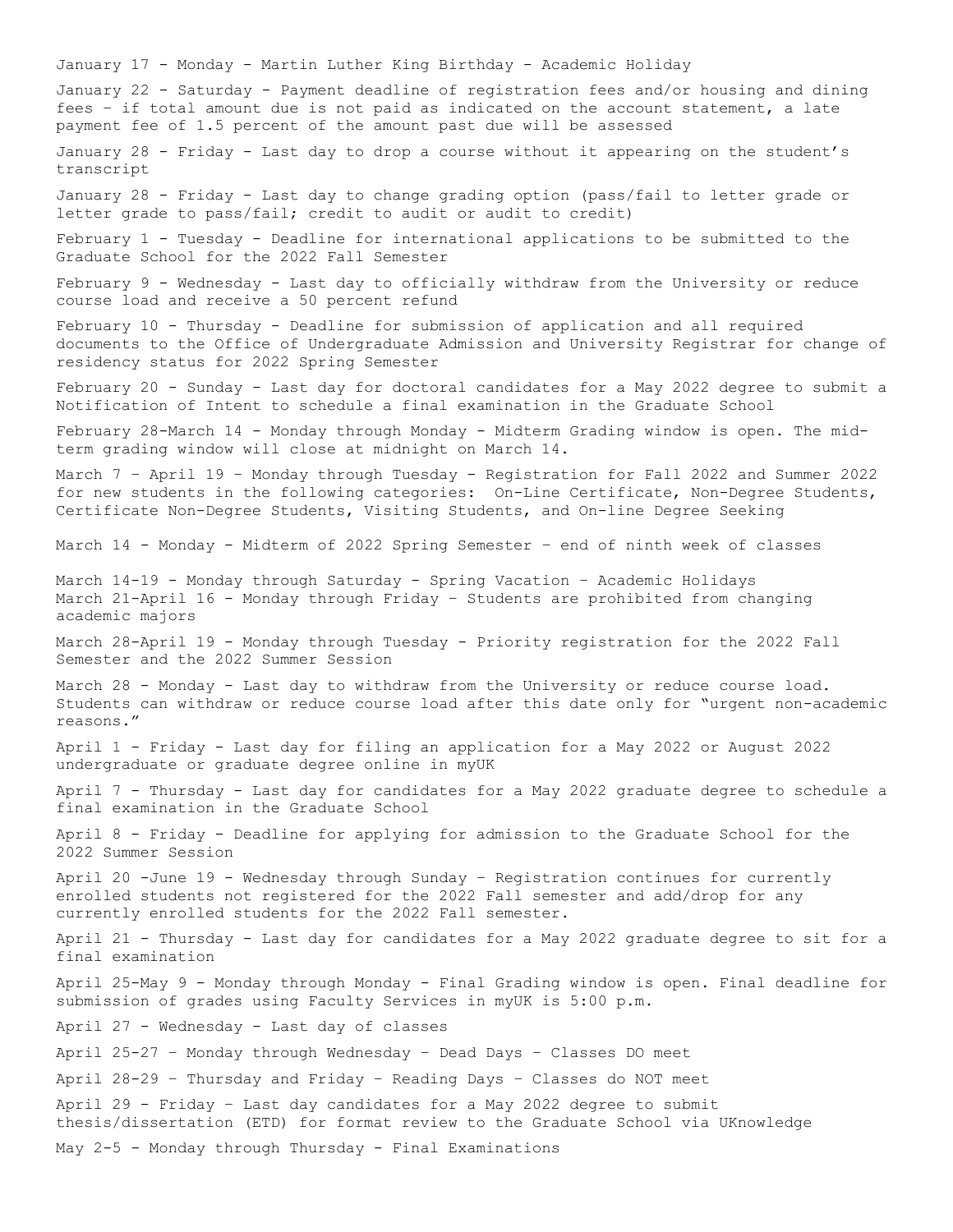May 6 - Friday - End of 2022 Spring Semester

May 6 - Friday – Last day for candidates for a May 2022 degree to submit final revised thesis/dissertation (EDT) for acceptance by the Graduate School for those students who first submitted April 29

May 6 and May 8 - Friday & Sunday - Commencement

May 9 - Monday – Final deadline for submission of grades using Faculty Services in myUK is 5:00 p.m.

SUMMARY OF TEACHING DAYS, SPRING SEMESTER 2022

|          | Mon.                     |                          |                          | Tues. Wed. Thurs. Fri. Sat. |    |                   |          | Teaching Days |
|----------|--------------------------|--------------------------|--------------------------|-----------------------------|----|-------------------|----------|---------------|
| January  | 3                        | 3                        | 3                        | 3                           | 3  | 3                 | January  | 18            |
| February | 4                        | 4                        | 4                        | 4                           | 4  | 4                 | February | 24            |
| March    | 3                        | 4                        | 4                        | 4                           | 3  | 3                 | March    | 21            |
| April    | 4                        | 4                        | 4                        | $\overline{\mathbf{3}}$     | 4  | 4                 | April    | 23            |
| May      | $\overline{\phantom{0}}$ | $\overline{\phantom{0}}$ | $\overline{\phantom{m}}$ |                             |    | $\qquad \qquad -$ | May      | -             |
| Totals   | 14                       | 15                       | 15                       | 14                          | 14 | 14                |          | 86            |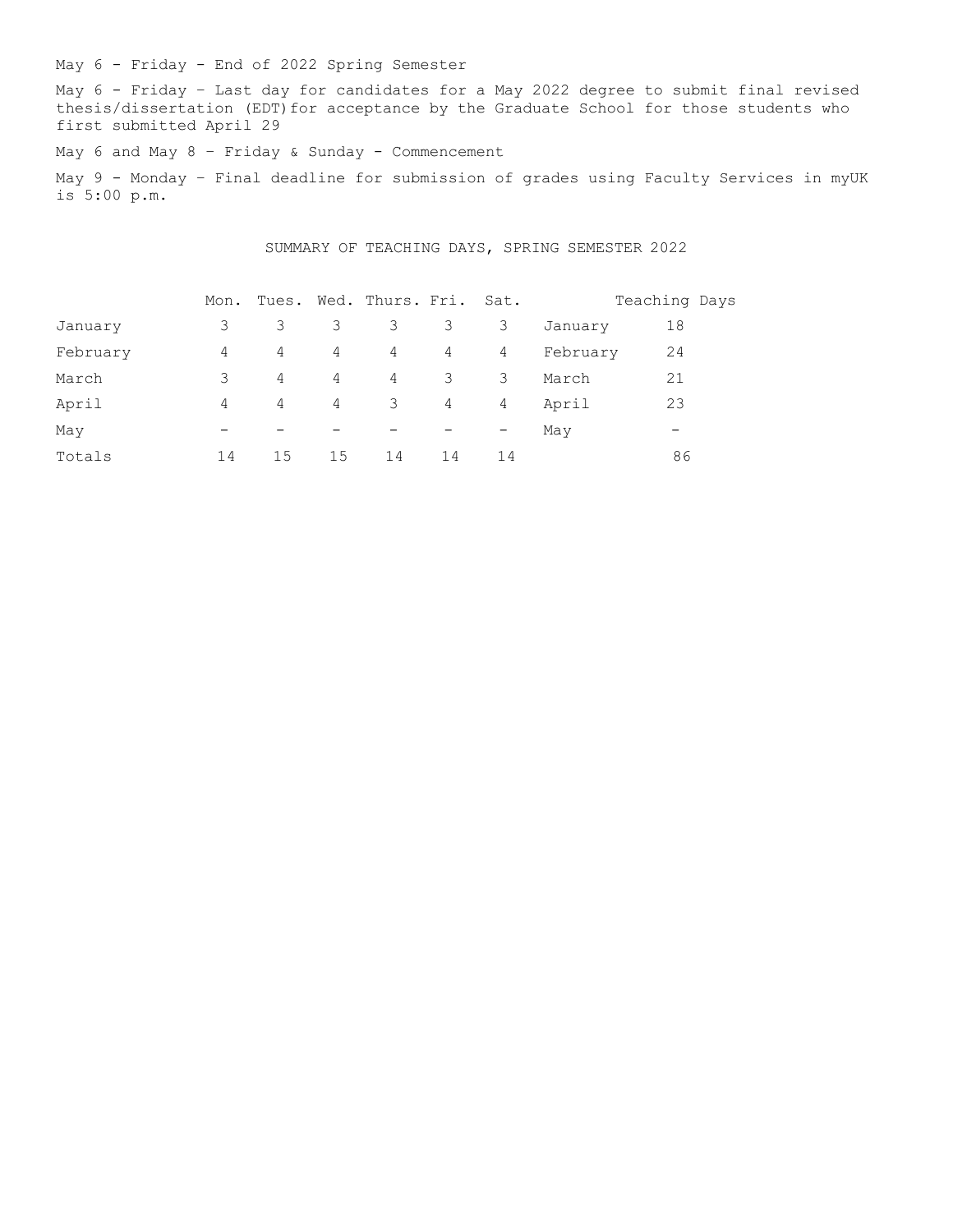#### **2022 Summer Session**

March 15 - Tuesday - Priority filing deadline for financial aid for the 2022 Summer Session April 1 - Friday - Last day for filing an application for an August 2022 undergraduate or graduate degree online in myUK April 9 - Saturday - Deadline for applying for admission to the Graduate School for the 2022 Summer Session April 15 - Friday - Deadline for submission of application and all required documents to the Office of Undergraduate Admission for undergraduate admission for the 2022 Summer Session April 20 – May 13 – Wednesday through Friday - 2022 Summer Session registration and add/drop continues for students enrolled in the 2022 Spring Semester May 13 - Friday - New Student Orientation and Registration for new and returning students May 15 – Sunday - Last day a student may officially drop a course or cancel registration with the University Registrar for a full refund of fees May  $16$  - Monday - First day of classes May 16-17 - Monday through Tuesday - Late registration for returning students not already registered and new applicants cleared late for admission. A late fee is assessed to students who register late. May 18 - Wednesday - Last day for students in the Employee Educational Program to submit EEP form to Human Resource Services for tuition waiver for the 2022 Summer Session May 29 - Sunday - Payment deadline of registration fees and/or housing and dining fees if total amount due is not paid as indicated on the account statement, a late payment fee of 1.5 percent of the amount past due will be assessed May 30 - Monday - Memorial Day - Academic Holiday June 14 - Tuesday - Deadline for submission of application and all required documents to the Office of Undergraduate Admission and University Registrar for change of residency status for the 2022 Summer Session June 20 – Monday – Juneteenth – Academic Holiday June 21-July 15 – Tuesday through Friday - Summer New Student Orientation for new freshmen, transfer students, auditors, non-degree and readmitted students enrolling for the 2022 Fall Semester June 27 - Monday – Last day for doctoral candidates for the August 2022 degree to submit a Notification of Intent to schedule a final exam July 4 - Monday - Independence Day - Academic Holiday July 16 - Saturday - Last day candidates for an August 2022 graduate degree can schedule a final examination in the Graduate School July 29 - Friday - Last day for candidates for an August 2022 graduate degree to sit for the final examination in the Graduate School July 29 - Friday - Deadline for applying for admission to the Graduate School for the 2022 Fall Semester August 1-15 - Monday through Monday - Final Grading window is open. The final deadline for submission of grades using Faculty Services in myUK is 5:00 p.m., August 15. August 4 - Thursday – Last day for candidates for an August 2022 degree to submit thesis/dissertation (ETD) for format review to the Graduate School via UKnowledge August 10 - Wednesday - Last day for students in the Employee Educational Program registered through August 4 to submit EEP form to Human Resource Services to confirm 2022 Fall Semester registration and tuition waiver August 11 - Thursday - Last day for candidates for an August 2022 degree to submit final revised thesis/dissertation (EDT) for acceptance by the Graduate School for those students who first submitted July 28